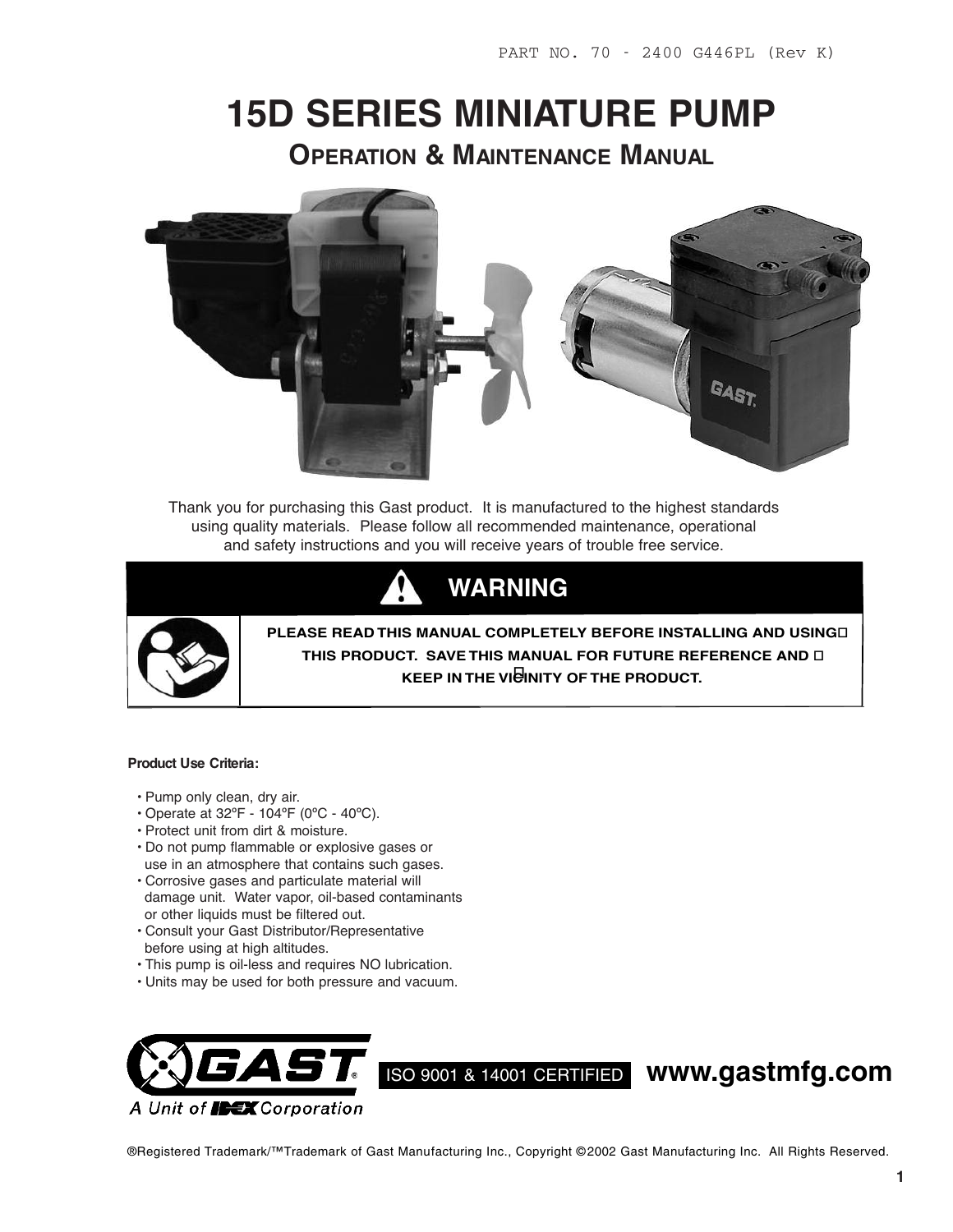#### **Your safety and the safety of others is extremely important.**

**We have provided many important safety messages in this manual and on your product. Always read and obey all safety messages.**

**This is the safety alert symbol. This symbol alerts you to hazards that can kill or hurt you and others. The safety alert symbol and the words "DANGER"and "WARNING"will precede all safety messages. These words mean:**

# **DANGER**

**You will be killed or seriously injured if you don't follow instructions.**

# **WARNING**

**You can be killed or seriously injured if you don't follow instructions.**

**All safety messages will identify the hazard, tell you how to reduce the chance of injury, and tell you what can happen if the safety instructions are not followed.**

# **INSTALLATION**

# **WARNING**



**Electrical Shock Hazard**

**Disconnect electrical power at the circuit breaker or fuse box before installing this product.**

**Install this product where it will not come into contact with water or other liquids.**

**Install this product where it will be weather protected.**

**Electrically ground this product.**

**Failure to follow these instructions can result in death, fire or electrical shock.**

**Correct installation is your responsibility.** Make sure you have the proper installation conditions and that installation clearances do not block air flow.

**Blocking air flow over the product in any way can cause the product to overheat.**

**Twin Series AC units must be installed with an external cooling system or fan. Overheating can occur due to insufficient cooling air.**

#### **Mounting**

This product can be installed in any orientation. Mounting the product to a stable, rigid operating surface and using shock mounts will reduce noise and vibration.

### **Plumbing**

To prevent air flow restriction, use pipes and fittings of the same size or larger than the barbed or threaded ports. Note that the ports are not designed to support plumbing.

#### **Accessories**

Install gauges in the lines to monitor performance. A relief valve can be installed at the inlet or outlet or both. Consult a Gast representative for performance limitations.

If operating in a dirt contaminated atmosphere, a suitable filter should be used to ensure long service.

#### **Motor Control**

**It is your responsibility to contact a qualified electrician and assure that the electrical installation is adequate and in conformance with all national and local codes and ordinances.**

All electric motors generate heat. To avoid serious burns, never touch unit during or immediately after operation. Always disconnect power source before servicing. Do not block the flow of cooling air over the motor in any way. Keep the air flow vents free of foreign objects, dirt, lint, etc.

#### **Electrical Connection**



**Electrical Shock Hazard**

**This product must be properly grounded. Check the condition of the power supply wiring. Do not permanently connect this product to wiring that is not in good condition or is inadequate for the requirements of this product. Failure to follow these instructions can result in death, fire or electrical shock.**

In the event of an electrical short circuit, grounding reduces the risk of electric shock by providing an escape wire for the electric current. This product may be equipped with a power supply cord having a grounding wire with an appropriate grounding plug. The plug must be plugged into an outlet that is properly installed and grounded in accordance with all local codes and ordinances.

**Check with a qualified electrician or serviceman if the grounding instructions are not completely understood, or if you are not sure whether the product is properly grounded. Do not modify the plug provided. If it will not fit the outlet, have the proper outlet installed by a qualified electrician.**

#### **Model that is permanently wired:**

This product must be connected to a grounded, metallic, permanent wiring system, or an equipment grounding terminal or lead on the product.

Power supply wiring must conform to all required safety codes and be installed by a qualified person. Check that supply voltage agrees with that listed on product nameplate.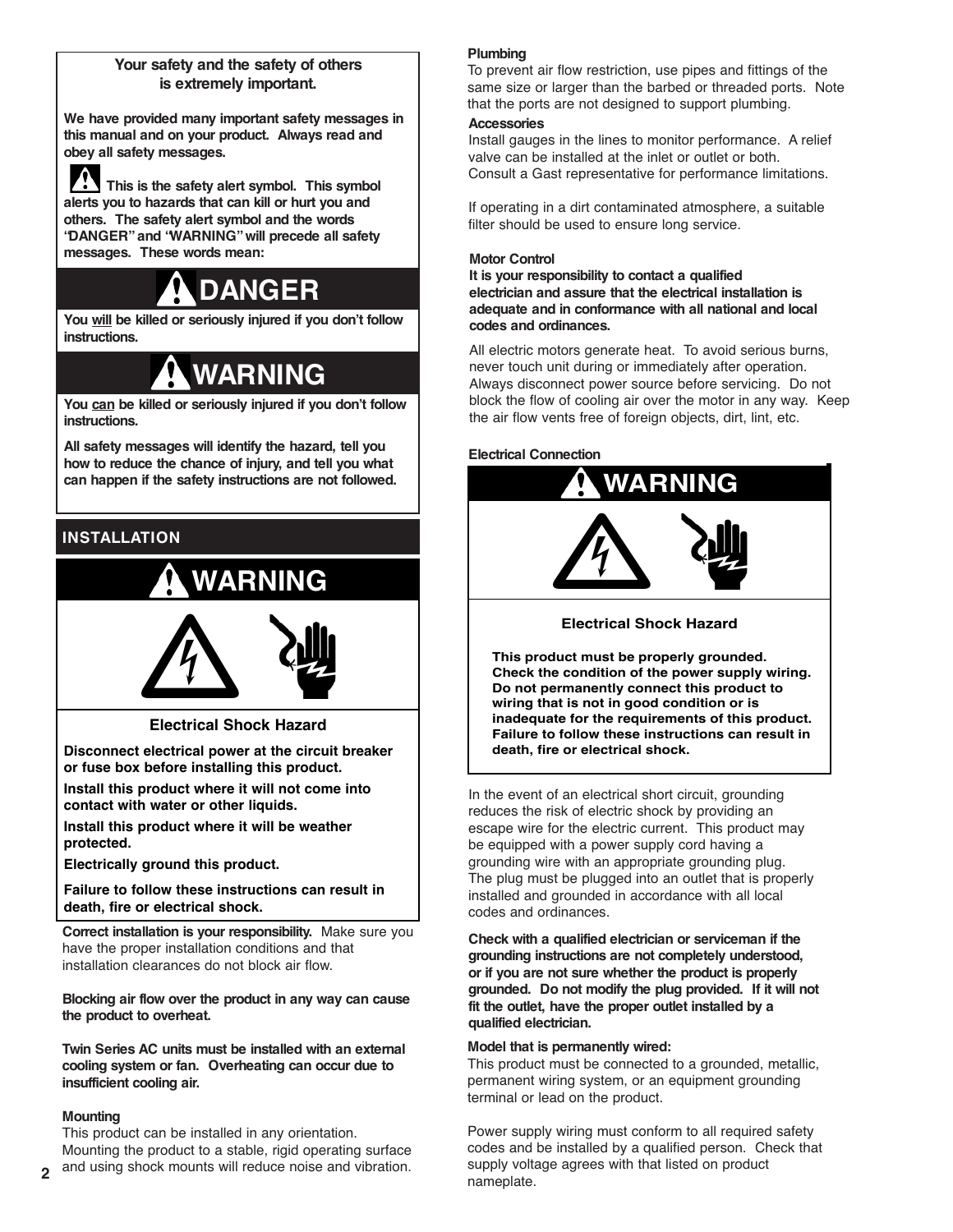#### **Extension cords:**

Use only a 3-wire extension cord that has a 3-blade grounding plug. Connect extension cord plug to a matching 3-slot receptacle. Do not use an adapter. Make sure your extension cord is in good condition. Check that the gage wire of the extension cord is the correct size wire to carry the current this product will draw.

| Minimum gage for extension cords |                  |                        |     |     |     |     |     |     |                |      |
|----------------------------------|------------------|------------------------|-----|-----|-----|-----|-----|-----|----------------|------|
| Amps                             | <b>Volts</b>     | Length of cord in feet |     |     |     |     |     |     |                |      |
|                                  | 120 <sub>v</sub> | 25                     | 50  | 100 | 150 | 200 | 250 | 300 | 400            | 500  |
|                                  | 240 <sub>v</sub> | 50                     | 100 | 200 | 300 | 400 | 500 | 600 | 800            | 1000 |
|                                  |                  |                        |     |     |     |     |     |     |                |      |
| $0 - 2$                          |                  | 18                     | 18  | 18  | 16  | 16  | 14  | 14  | 12             | 12   |
| $2 - 3$                          |                  | 18                     | 18  | 16  | 14  | 14  | 12  | 12  | 10             | 10   |
| $3 - 4$                          |                  | 18                     | 18  | 16  | 14  | 12  | 12  | 10  | 10             | 8    |
| $4 - 5$                          |                  | 18                     | 18  | 14  | 12  | 12  | 10  | 10  | 8              | 8    |
| 5-6                              |                  | 18                     | 16  | 14  | 12  | 10  | 10  | 8   | 8              | 8    |
| 6-8                              |                  | 18                     | 16  | 12  | 10  | 10  | 8   | 6   | 6              | 6    |
| $8 - 10$                         |                  | 18                     | 14  | 12  | 10  | 8   | 8   | 6   | 6              | 4    |
| 10-12                            |                  | 16                     | 14  | 10  | 8   | 8   | 6   | 6   | $\overline{4}$ | 4    |
| 12-14                            |                  | 16                     | 12  | 10  | 8   | 6   | 6   | 6   | $\overline{4}$ | 2    |
| 14-16                            |                  | 16                     | 12  | 10  | 8   | 6   | 6   | 4   | 4              | 2    |
| 16-18                            |                  | 14                     | 12  | 8   | 8   | 6   | 4   | 4   | 2              | 2    |
| 18-20                            |                  | 14                     | 12  | 8   | 6   | 6   | 4   | 4   | 2              | 2    |
|                                  |                  |                        |     |     |     |     |     |     |                |      |

An undersized cord is a potential fire hazard, and will cause a drop in line voltage resulting in loss of power causing the product to overheat. The table indicates the correct size cord for length required and the ampere rating listed on the product nameplate. **If in doubt, use the next heavier gage cord. The smaller the gage number, the heavier the wire gage.**

### **DC WIRING**



### **AC WIRING**



### **OPERATION**

# **WARNING**

**Injury Hazard**

**Use only recommended air handling parts acceptable for pressure not less than 70 psi.** 

**Keep fingers and objects away from openings and rotating parts.** 

**Product surfaces become hot during operation, allow product surfaces to cool before handling. Do NOT direct air stream at body. Air stream from product may contain solid or liquid material that can result in eye or skin damage, wear proper eye protection.** 

**Do NOT spray flammable or combustible liquid. Failure to follow these instructions can result in burns, eye injury or other serious injury.** 

**It is your responsibility to operate this product at recommended pressures or vacuum duties and room ambient temperatures. Do not start against a vacuum or pressure load.**

#### **Start Up**

If motor fails to start or slows down significantly under load, shut off and disconnect from power supply. Check that the voltage is correct for motor.

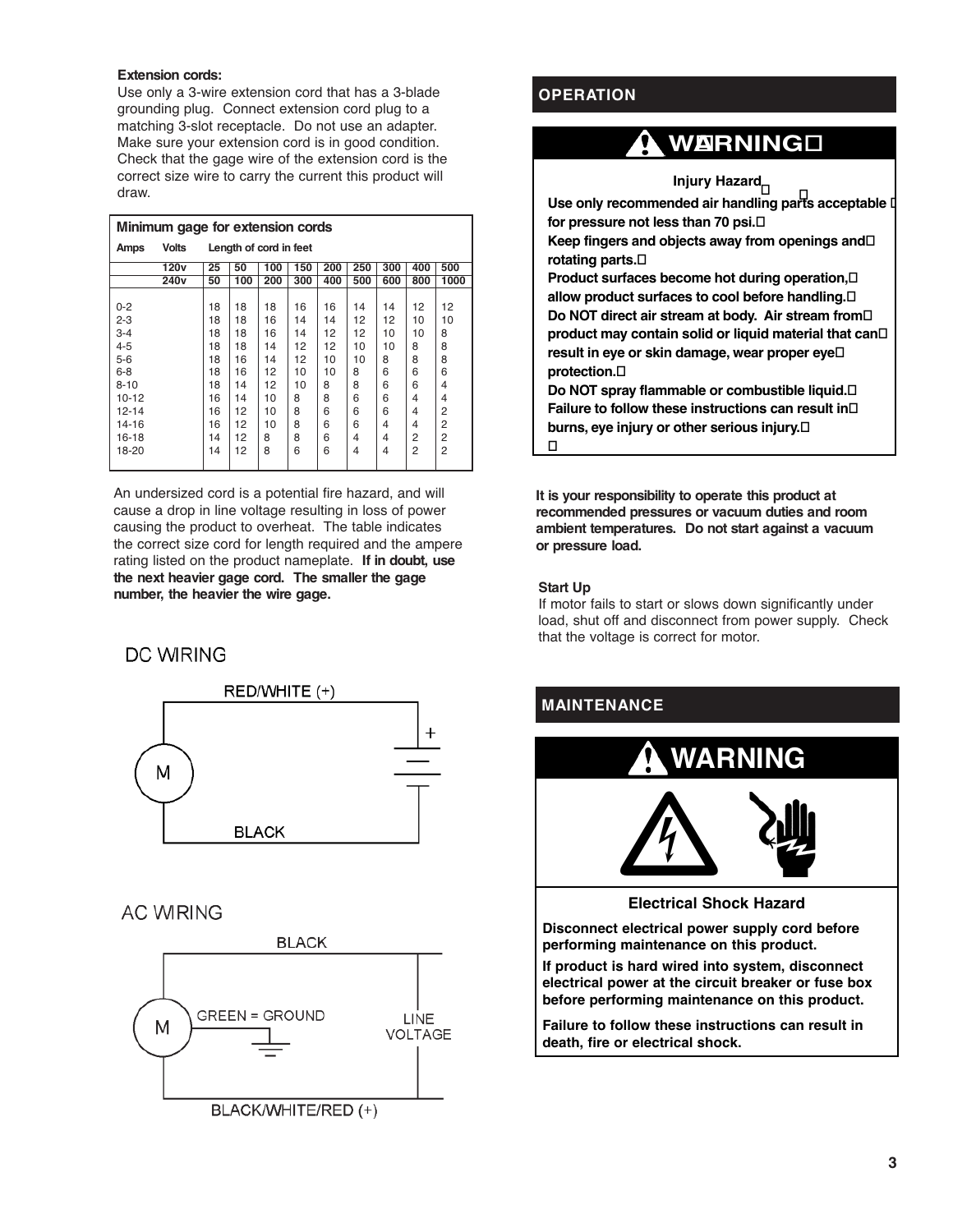# **WARNING**

#### **Injury Hazard**

**Product surfaces become very hot during operation, allow product surfaces to cool before handling.**

**Air stream from product may contain solid or liquid material that can result in eye or skin damage, wear proper eye protection.**

**Clean this product in a well ventilated area.**

**Failure to follow these instructions can result in burns, eye injury or other serious injury.**

**It is your responsibility to:**

- **• Regularly inspect and make necessary repairs to product in order to maintain proper operation.**
- **• Make sure that pressure and vacuum are released from product before starting maintenance.**

## **SHUTDOWN PROCEDURES**

#### **It is your responsibility to follow proper shutdown procedures to prevent product damage. NEVER ADD OIL TO THIS OIL-LESS PUMP.**

Proper shutdown procedures must be followed to prevent pump damage. Failure to do so may result in premature pump failure. Follow all the steps to assure correct storage and shutdown between operating periods.

- 1. Disconnect plumbing.
- 2. Operate product for at least 5 minutes without plumbing.
- 3. Disconnect power supply.
- 4. Plug open ports to prevent dirt or other contaminants from entering product.

# **SERVICE KIT INSTALLATION**



# **WARNING**



**Solvent Stream**

**May contain solid or liquid material that can result in eye or skin damage.**

**Wear eye protection when using this product.**

#### **Solvent Cleaning**

**Use only Gast AH255B Solvent or other non-petroleum based solvent. Do Not use kerosene or ANY other combustible solvent to clean product.**

**Gast will NOT guarantee field-rebuilt product performance. For performance guarantee, the product must be returned to a Gast Authorized Service Facility.**

#### **Disassembly**

To make reassembly easier, note the location of parts when disassembling.

- 1. Disconnect electrical power to pump.
- 2. Disconnect air supply and vent all air lines to release pressure or vacuum.
- 3. Note the direction of the arrows so you can orient the pump head correctly during reinstallation.
- 4. Remove the four corner head screws and remove the head, valve and valve plate.
- 5. Remove retainer plate and diaphragm.
- 6. Clean the pump using water-based solvents.

A CAUTION: Do not use petroleum-base compounds, acids, caustics or chlorinated solvents to clean or lubricate parts. It will reduce service life of unit.

#### **Reassembly**

- 1. Reattach retainer plate and diaphragm to rod with retainer screw
- 2. Torque screw to 12 in-lbs.
- 3. Re-install valve plate, valve and head.
- 4. Re-install head screws and torque to 12 in-lbs.

### **N**CAUTION:

Do not over-tighten head screw(s). To do so can damage unit and will reduce performance.

If pump still does not produce proper vacuum or pressure, send unit to a Gast Authorized Service Facility for repair.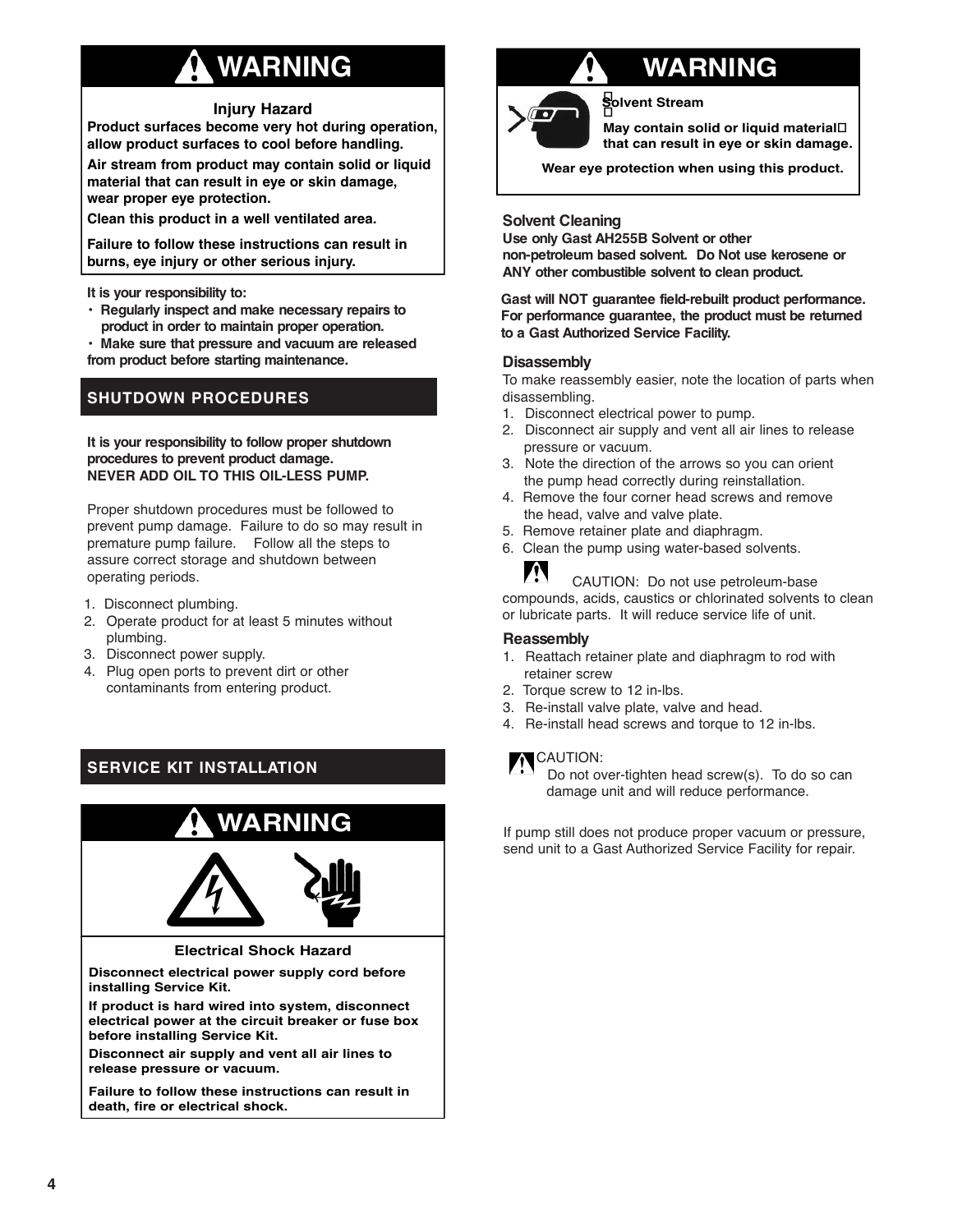### **EXPLODED PRODUCT VIEWS**



#### **PARTS & ORDERING INFORMATION**

| Ref<br>No.     | <b>Description</b> | <b>QTY</b>   | <b>DC Series</b><br>15D1150-201-1006<br>& Similar Models | <b>AC Series</b><br>15D1150-101-1012<br>& Similar Models |  |
|----------------|--------------------|--------------|----------------------------------------------------------|----------------------------------------------------------|--|
| $\mathbf{1}$   | Head screws        | 4            | <b>SCR1032</b>                                           | SCR1032                                                  |  |
| $\mathfrak{D}$ | Head               | $\mathbf{1}$ | HDC1012                                                  | HDC1012                                                  |  |
| 3              | Valve              | 1            | VLV1013A<br>(Neoprene)                                   | VLV1013<br>(EPDM)                                        |  |
| 4              | Valve plate        | 1            | VPL1010                                                  | VPL1010                                                  |  |
| 5              | Screw              | 1            | SCR1007                                                  | <b>SCR1007</b>                                           |  |
| 6              | Retainer plate     | 1            | ACC1130                                                  | ACC1130                                                  |  |
| 7              | Diaphragm          | $\mathbf{1}$ | DPH1014A<br>(Neoprene)                                   | DPH1014 (EPDM)                                           |  |
|                | Service Kit        | 1            | K813A (Neoprene)                                         | K813 (EPDM                                               |  |

Each service kit contains 1 valve and 1 diaphragm. For Twin Models, please order <sup>2</sup> kits. **Gast Hong Kong**

**For the name of the nearest authorized service facility, contact one of our offices or visit our website at www.gastmfg.com.**



#### **World Headquarters**

P.O. Box 97 2550 Meadowbrook Rd. Benton Harbor, MI 49023-0097 Ph: 269/926-6171 FAX: 269/925-8288 www.gastmfg.com

Parts listed are for stock models. For specific OEM models, please consult the factory.

When corresponding or ordering parts, please give complete model and serial numbers.

Unit 12, 21/F, Block B New Trade Plaza 6, On Ping Street, Shatin N. T. Hong Kong Ph: (852) 2690 1008 Fax: (852) 26901012 www.gastmfg.com

ISO <sup>9001</sup> & <sup>14001</sup> CERTIFIED **www.gastmfg.com**